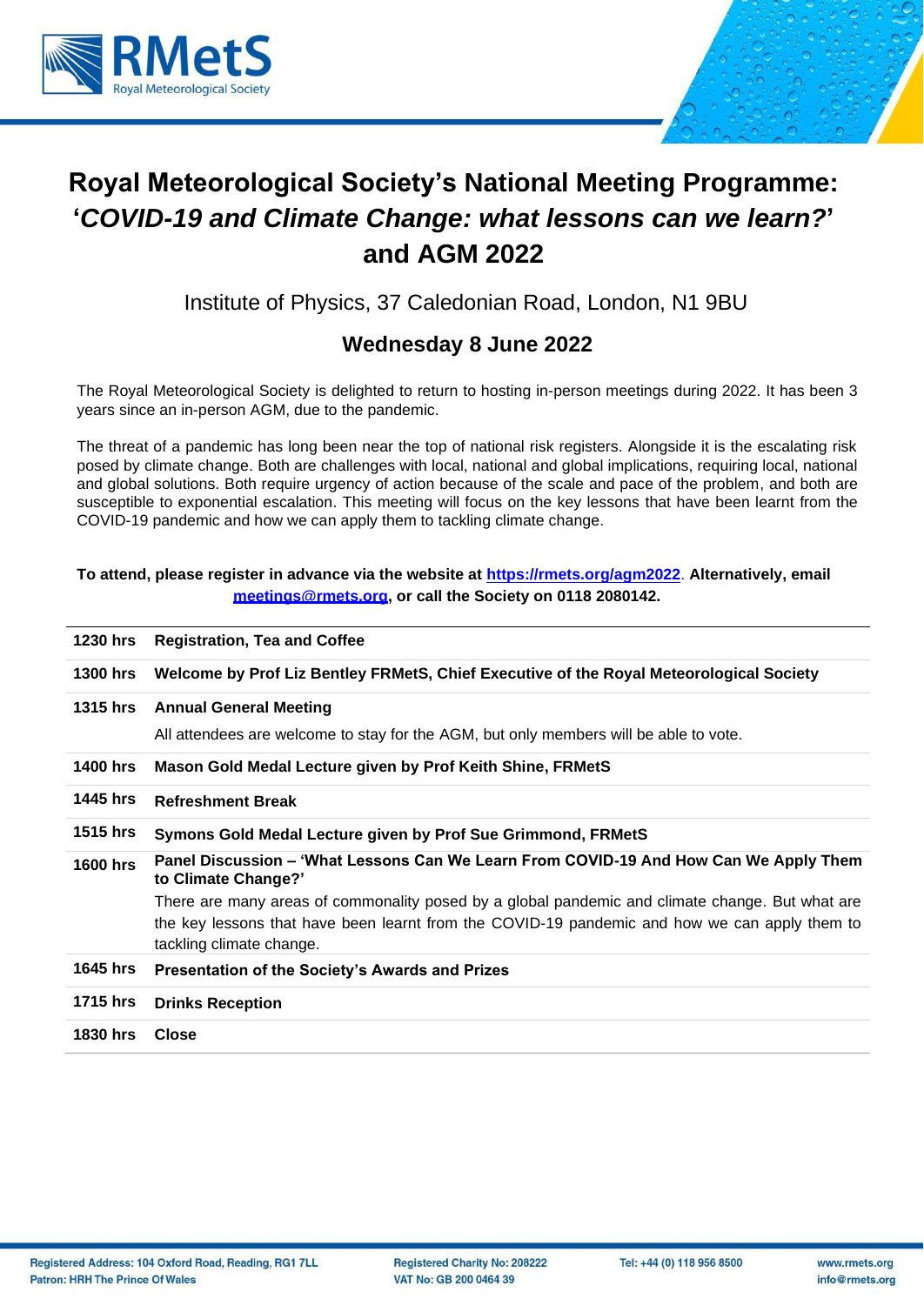# **AGM AGENDA**

### **1 2021 MINUTES AND ACTIONS**

The Minutes of the Annual General Meeting held on 7 June 2021 can be obtained from the Society on request. The President will propose their adoption.

### **2 ELECTION OF OFFICERS AND MEMBERS OF COUNCIL FOR 2022/23**

Council has circulated the nominations for Officers and Members of Council, showing biographies for new appointments. Under By-Law 49, if no further nominations are received by the qualifying date then the President will declare that the circulated list of nominations for Officers and Members of Council are elected unopposed.

#### **3 PROPOSED AMENDMENTS TO THE BY-LAWS**

Council is proposing the following revision to the By-Laws:

By-Law 34 has been amended as follows:

*Any member who has been a Fellow or Member for at least 20 years (including time as a Foreign Member prior to 1983) and does not work for remuneration who is either 65 years of age or more or is over 60 and retired from full-time employment, is entitled on written application to the Chief Executive to pay 50% of the annual subscription with no curtailment of privileges. Such members may also receive The Society's journal publications at 50% of the rate for members.* 

Please note that Fellows or Members already receiving the concessionary rate relating to By-Law 34 prior to 2022 will not be affected by this change nor are they required to reapply.

#### **4 REPORT OF COUNCIL FOR THE YEAR 2021**

Copies of the Annual Report and Accounts for 2021 can be found on the Society's website from the end of April under the 'Resources' section on the 'About Us' webpage, or can be obtained on request from the Society.

**A report on the work of the Society in 2021.**

- *4.1* **Report by the Treasurer on the 2021 Accounts, the adoption of the Accounts and the proposed re-election of Porter Garland as Auditors.**
- *4.2* **Questions to the Chief Executive and Council Members.**

#### **5 ANY OTHER BUSINESS**

Notice of Any Other Business must be submitted in writing to the Chief Executive at the office of the Society by close of business on the 6 May 2022.